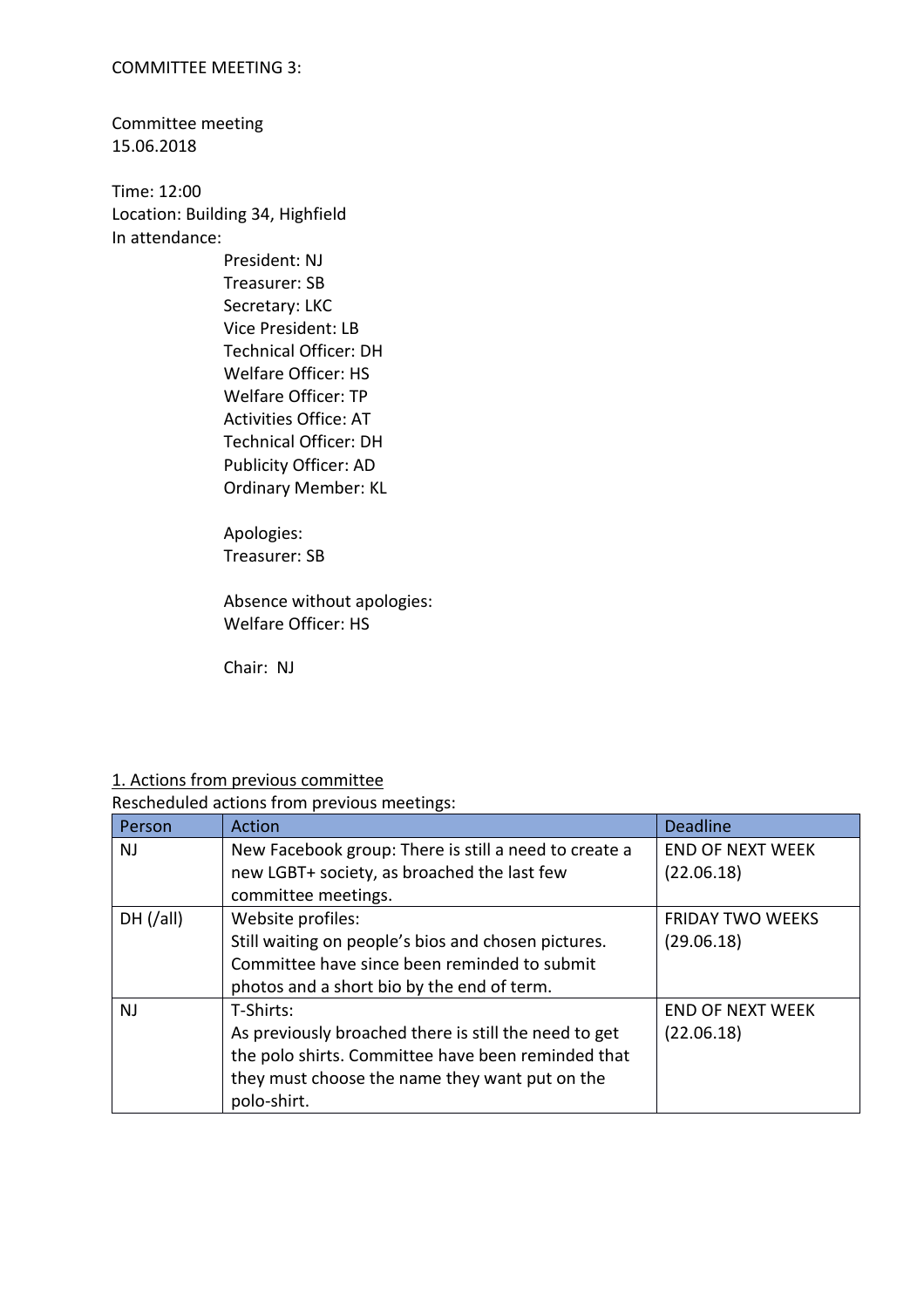# 2. Finances

Currently: £926.71

# 3. Soton Pride:

Southampton pride is occurring on  $24<sup>th</sup> - 25<sup>th</sup>$  August 2018. Southampton pride will be our next proper event. People can meet up throughout the summer as friends, but there will be no formal events until Southampton Pride. We have once again been reminded that committee will need to be there to help with carrying flags, but also general running. SB stated that they will unable to come, however at this moment most of the committee said that they should be able to make it to pride.

NJ will gauge available around 25<sup>th</sup> July, since August is two months away.

# 4. Freshers:

End of term equates end of year, the next focus for the committee is the incoming freshers; it was discussed what events we wish to hold. Committee will have a pre-freshers meeting, towards the beginning of the new academic year to discuss and finalise upcoming plans so the fresher events have the sole purpose/focus on the fresher's.

It was discussed and agreed that perhaps we should make an attempt to help the Erasmus students in the upcoming academic year.

HS had previously suggested that the committee should go to halls and aquatint the freshers with the committee, and this may help bring people who want to come to the society but how are scared, this will help engagement with the incoming year. It was suggested that committee pair off and go to halls.

## 5. Events: (edit from previous minutes)

AT will post on the facebook group whereas AD will be adding the events to the LGBT+ society website.

# 6. Connecting with Solent:

NJ suggested that perhaps we reach out to the Solent LGBT+ society and create a link between the two universities in the city. Suggesting of reaching out to the LGBT+ president of the Solent society, in order to see what they are planning on doing for solent pride, but also gauge their plans for Freshers.

# 7. Sexual Health Talk:

TP seeks a date for the sexual health talk so that they admin for the incoming speaker can be done with plenty of time. Suggested to hold the talk in the third week of the new term of university. AD and AT will discuss between themselves who will do the flyers.

## 8. Discussion Groups:

TP+HS suggestions are another sexual health discussion, and another suggestion was homophobia/transphobia/biphobia which will be an informal chat with coffes rather than a talk. NJ puts forward a suggestion to hold a discussion group once a month.